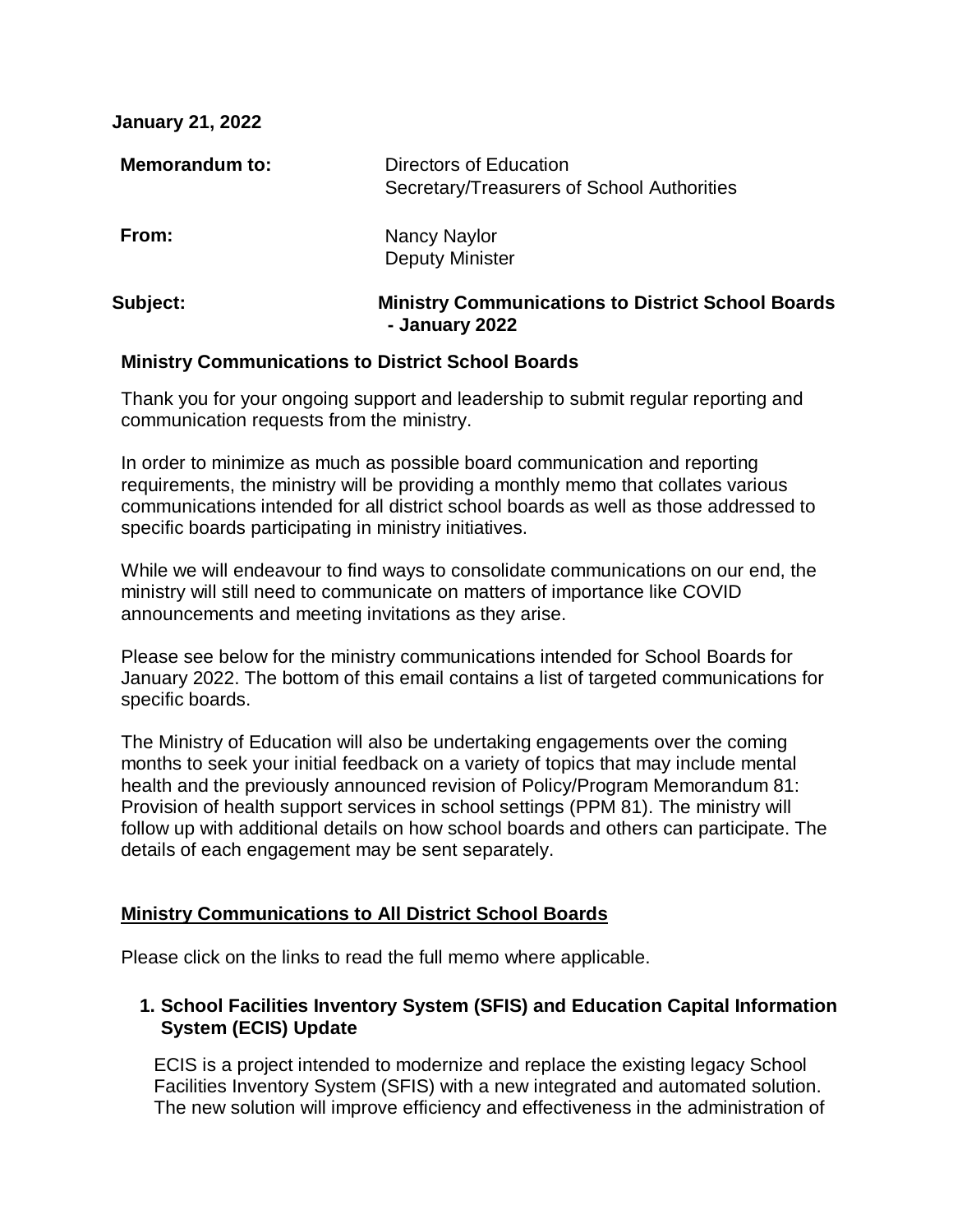Education and Child Care capital and operating funding, while automating the overall business processes, and meeting Ontario Public Service (OPS) Application and Security standards and other government mandated compliances. ECIS will delivered to all school boards and school authorities using a phased approach starting in Spring 2022.

Once released, the ministry will continue to work with school boards to ensure that the data is up to date to integrate into financial reporting for the 2022-23 school year. To prepare for the Spring 2022 release, the ministry will schedule demonstrations, testing and training engagement activities with School Boards. Additional communications will follow providing more details on these engagement activities.

To facilitate data transfer and synchronization between SFIS and ECIS, it is important to note that SFIS is now available as "Read Only" to all users. Any required changes may be requested to the SFIS support team by emailing [CPPB-](mailto:CPPB-SFIS.Support@ontario.ca)[SFIS.Support@ontario.ca](mailto:CPPB-SFIS.Support@ontario.ca) copying [Alexandre.Beaudin@ontario.ca.](mailto:Alexandre.Beaudin@ontario.ca)

Please accept our sincere thanks for your cooperation in working with the Ministry to ensure the integrity and effectiveness of our information systems.

### **2. Specialist High Skills Majors - [Applications for 2022-23 School Year](https://www.dropbox.com/s/hdohdhf44y3q78d/Specialist%20High%20Skills%20Major%20%28SHSM%29%202022-23%20Application%20Timelines%20.pdf?dl=0)**

To provide information on the application process for the 2022-23 school year for new Specialist High Skills Major (SHSM) programs and Year 2 funding to support the expansion of SHSM programs related to technological education and the skilled trades.

### **3. [Workplace Safety and Insurance Board Coverage for Students in Work](https://www.dropbox.com/s/pmk2zibocdkt97f/Workplace%20Safety%20and%20Insurance%20Board%20Coverage%20for%20Students%20in%20Work%20Education%20Programs.pdf?dl=0)  Education Programs – [Data Collection for School Year 2020-21](https://www.dropbox.com/s/pmk2zibocdkt97f/Workplace%20Safety%20and%20Insurance%20Board%20Coverage%20for%20Students%20in%20Work%20Education%20Programs.pdf?dl=0)**

Request for boards to complete data reporting related to the total number of work placement hours for which Workplace Safety and Insurance Board coverage was provided, as well as a list of students for whom accident reports have been filed with the Workplace Safety and Insurance Board (per PPM 76A).

#### **4. Release of the New Personal Support Workers Program Standard**

The Ministry of Colleges and Universities will be announcing the release of the updated Personal Support Worker Program Standard, to which all Personal Support Worker programs must adhere. This vocational standard was developed and reviewed during an extensive consultation process with a broad range of partners, including school boards, Private Career Colleges, publicly assisted Colleges and other external stakeholders. You will receive a memo with further information from the Ministry of Colleges and Universities in the coming days.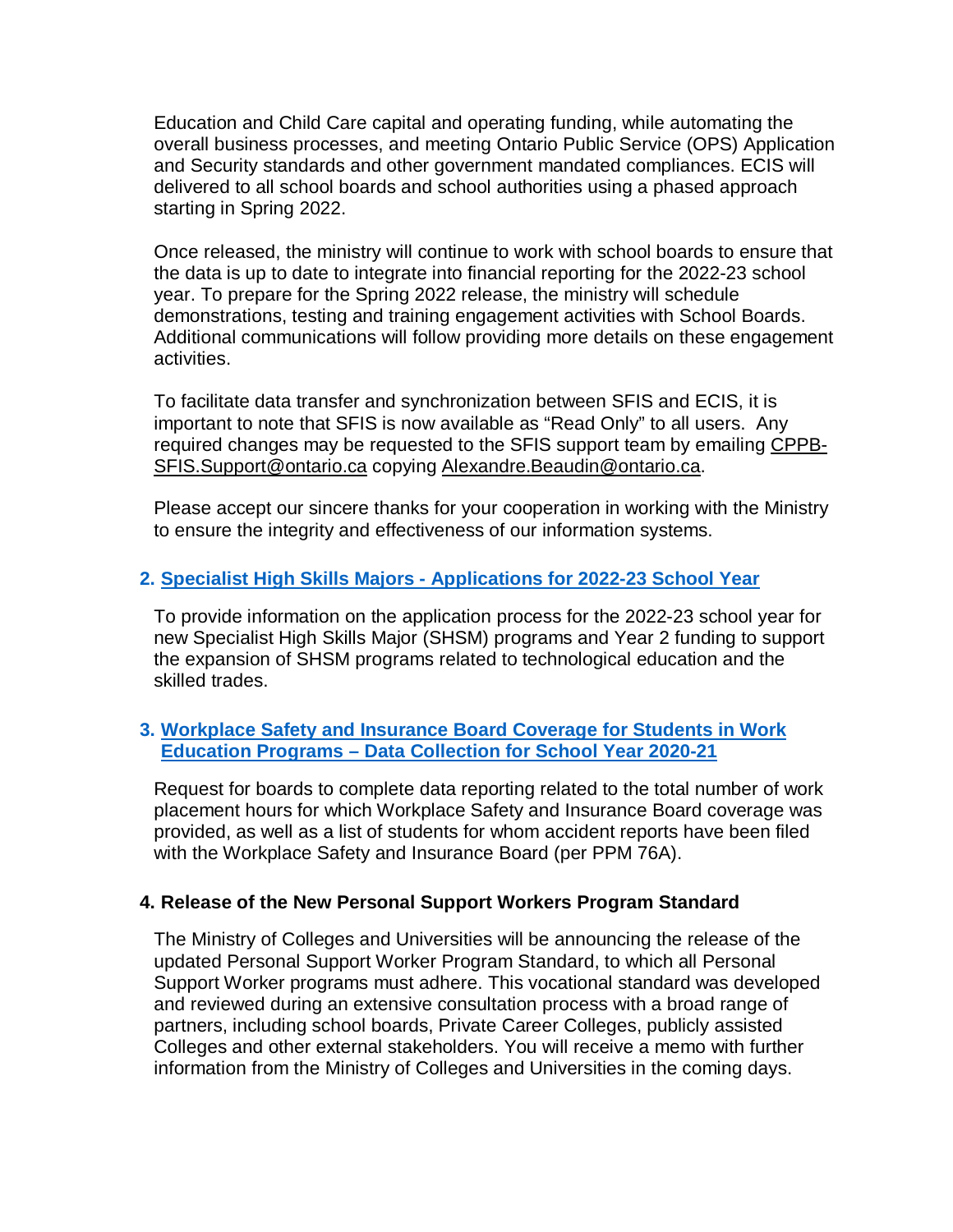### **5. [2022 Trustee Determination and Distribution](https://www.dropbox.com/s/j87uij8cytk3ara/Memo%20to%20Directors%20re%20Trustee%20Determination%20and%20Distribution_EN.pdf?dl=0)**

To provide information and resources to support Board completion of the [Trustee](https://www.ontario.ca/page/trustee-determination-and-distribution-guide)  [Determination and Distribution process](https://www.ontario.ca/page/trustee-determination-and-distribution-guide) ahead of the 2022 school board election.

# **6. [Board Action Plan \(BAP\) on Indigenous Education](https://www.dropbox.com/s/7yzcpn6wkwzmobl/2021-2022%20BAP%20Distribution%20memo%20-%20ADM%20Version%20-%20English.pdf?dl=0)**

To provide information about the new online Board Action Plan on Indigenous Education (BAP) and a [User Guide.](https://www.dropbox.com/s/9kq27fjidcrzbrt/2021-22%20BAP%20USER%20GUIDE.pdf?dl=0)

### **Ministry Messages Targeted to District School Boards**

Please click on the link on any messages that list your District School Board.

#### **7. [Reminder to Submit School Board Procurement Data Collection Templates](https://www.dropbox.com/scl/fi/l8eck8hjqzt7ggi7usv3j/School-Board-Procurement-Data-Collection-SB15_Attach1_EN.xlsx?dl=0&rlkey=8t7665pc97szv52caxmw3oiae)  - [SB15](https://www.dropbox.com/scl/fi/l8eck8hjqzt7ggi7usv3j/School-Board-Procurement-Data-Collection-SB15_Attach1_EN.xlsx?dl=0&rlkey=8t7665pc97szv52caxmw3oiae)**

School boards were asked to complete the School Board Procurement Data Collection Template in August 2021, as per SB Memorandum SB15 – Next Steps to Support Supply Chain Centralization and Data Request. We thank school boards that have submitted their data and remind boards that have yet to provide their submissions to upload their data to the dedicated SharePoint site by no later than February 4, 2022. For boards requiring assistance with accessing the SharePoint site or have additional questions, please email the [eduprocurementreporting@ontario.ca](mailto:eduprocurementreporting@ontario.ca) mailbox.

- Algoma District School Board
- Bloorview School Authority \*
- Brant Haldimand Norfolk Catholic District School Board
- Campbell Children's School Authority
- CHEO school/Ottawa Children's Treatment Centre School Authority
- District School Board Ontario North East
- Grand Erie District School Board
- James Bay Lowlands Secondary School Board
- John McGivney Children's Centre School Authority \*
- KidsAbility Education Authority \*
- Moose Factory Island District School Area Board
- Moosonee District School Area Board
- Nipissing-Parry Sound Catholic District School Board
- Northwest Catholic District School Board
- Superior-Greenstone District School Board

\*Asterisk indicates a board that has requested exemption, decision pending.

**8. [Template for Human Rights and Equity Advisor -](https://www.dropbox.com/scl/fi/rzbrb1pfhd7pe45s83bug/Hiring-report-template-2021-2022-EN-EES.docx?dl=0&rlkey=dbgn4ittdaan9vjrmwdgtwo5a) Hiring Report**